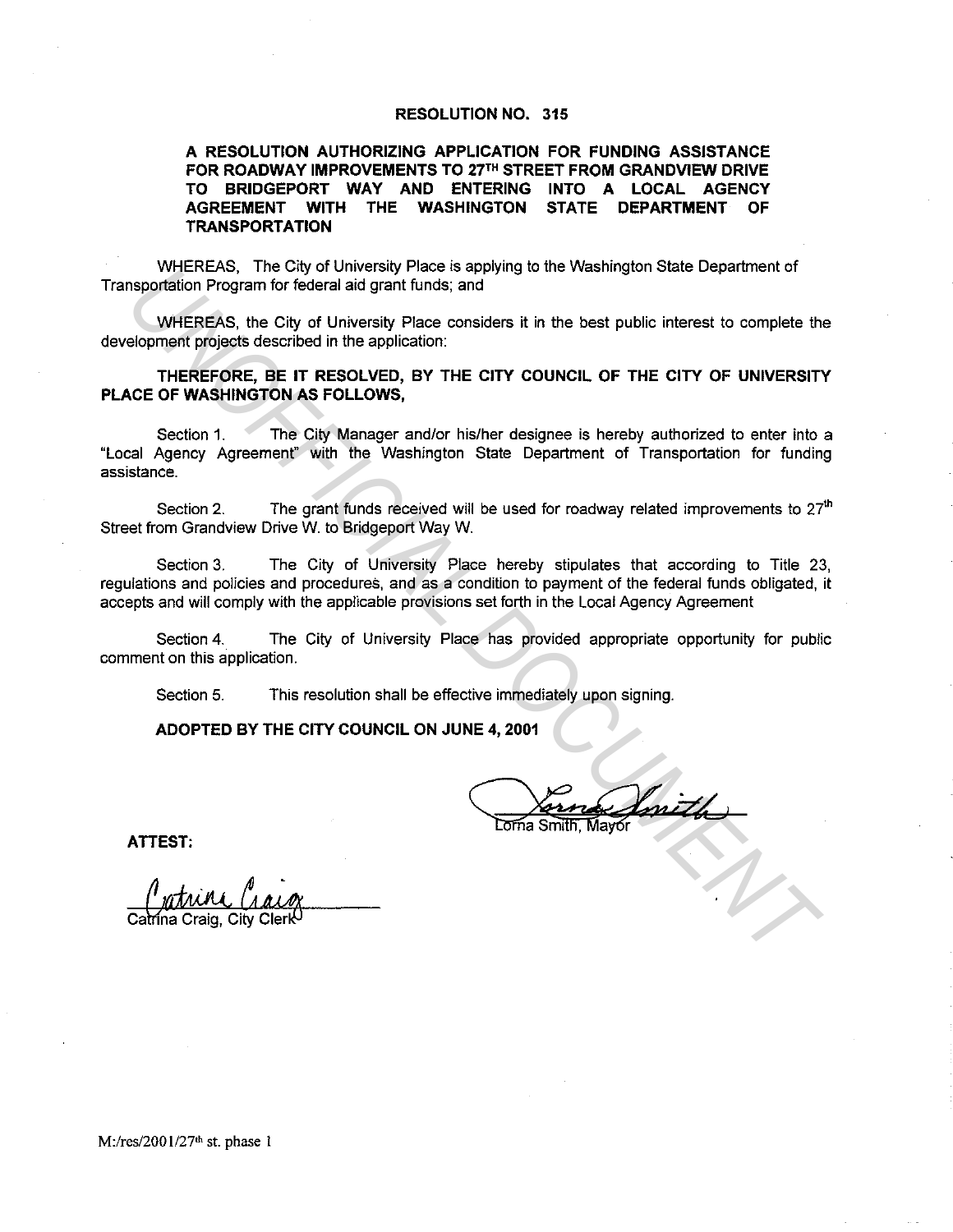| 赤<br><b>Washington State</b><br><b>Department of Transportation</b> |                              | <b>Local Agency Agreement</b>                                      |  |  |
|---------------------------------------------------------------------|------------------------------|--------------------------------------------------------------------|--|--|
| Agency                                                              | City of University Place, WA | <b>CFDA No. 20.205</b><br>(Catalog of Federal Domestic Assistance) |  |  |
| <b>Address</b>                                                      | 3715 Bridgeport Way W.       | Project No.                                                        |  |  |
|                                                                     | University Place, WA 98466   | Agreement No.                                                      |  |  |
|                                                                     |                              | For OSC WSDOT Use Only                                             |  |  |

pursuant thereto, (3) Office of Management and Budget Circulars A-102, A-87 and A-133, (4) the policies and procedures promulgated by the Washington State Department of Transportation, and (5) the federal aid project agreement entered into between the State and Federal Government. relative to the above project, the Washington State Department of Transportation will authorize the Local Agency to proceed on the project by a separate notification. Federal funds which are to be obligated for the project may not exceed the amount shown herein on line o, column 3, without written authority by the State, subject to the approval of the Federal Highway Administration. All project costs not reimbursed by the Federal Government shall be the responsibility of the Local Agency.

# Project Description

# Description of Work

|                              |                            | Department of Transportation, and (5) the lead at project agreement entered mo between the State and Pederal Government, relative to the above project, the<br>Washington State Department of Transportation will authorize the Local Agency to proceed on the project by a separate notification. Federal funds which are to be<br>obligated for the project may not exceed the amount shown herein on line o, column 3, without written authority by the State, subject to the approval of the Federal<br>Highway Administration. All project costs not reimbursed by the Federal Government shall be the responsibility of the Local Agency. |                                                       |                                         |                                          |  |  |
|------------------------------|----------------------------|-------------------------------------------------------------------------------------------------------------------------------------------------------------------------------------------------------------------------------------------------------------------------------------------------------------------------------------------------------------------------------------------------------------------------------------------------------------------------------------------------------------------------------------------------------------------------------------------------------------------------------------------------|-------------------------------------------------------|-----------------------------------------|------------------------------------------|--|--|
|                              | <b>Project Description</b> |                                                                                                                                                                                                                                                                                                                                                                                                                                                                                                                                                                                                                                                 |                                                       |                                         |                                          |  |  |
| Name                         |                            | 27th Street W. - Phase 1                                                                                                                                                                                                                                                                                                                                                                                                                                                                                                                                                                                                                        | Length                                                | $0.63$ Miles                            |                                          |  |  |
| Termini                      |                            | Grandview Drive W. to Bridgeport Way W.                                                                                                                                                                                                                                                                                                                                                                                                                                                                                                                                                                                                         |                                                       |                                         |                                          |  |  |
|                              | <b>Description of Work</b> | Construction of curb and gutter, sidewalk, and bike lanes both sides. Modify storm drainage as necessary and provide<br>detention for increased impervious surfaces. Install street lights. ACP overlay of existing roadway.                                                                                                                                                                                                                                                                                                                                                                                                                    |                                                       |                                         |                                          |  |  |
|                              |                            |                                                                                                                                                                                                                                                                                                                                                                                                                                                                                                                                                                                                                                                 |                                                       | <b>Estimate of Funding</b>              |                                          |  |  |
|                              |                            | <b>Type of Work</b>                                                                                                                                                                                                                                                                                                                                                                                                                                                                                                                                                                                                                             | (1)<br><b>Estimated Total</b><br><b>Project Funds</b> | (2)<br><b>Estimated Agency</b><br>Funds | (3)<br>Estimated<br><b>Federal Funds</b> |  |  |
| $\overline{PE}$              |                            | a. Agency                                                                                                                                                                                                                                                                                                                                                                                                                                                                                                                                                                                                                                       |                                                       |                                         |                                          |  |  |
| 64                           | %                          | Consultants<br>b. Other                                                                                                                                                                                                                                                                                                                                                                                                                                                                                                                                                                                                                         | 55,000.00                                             | 19,800.00                               | 35,200.00                                |  |  |
|                              |                            | c. Other                                                                                                                                                                                                                                                                                                                                                                                                                                                                                                                                                                                                                                        |                                                       |                                         |                                          |  |  |
| Federal Aid<br>Participation |                            | d. State                                                                                                                                                                                                                                                                                                                                                                                                                                                                                                                                                                                                                                        |                                                       |                                         |                                          |  |  |
| Ratio for PE                 |                            | e. Total PE Cost Estimate (a+b+c+d)                                                                                                                                                                                                                                                                                                                                                                                                                                                                                                                                                                                                             | 55,000.00                                             | 19,800.00                               | 35,200.00                                |  |  |
| <b>Right of Way</b>          |                            | f. Agency                                                                                                                                                                                                                                                                                                                                                                                                                                                                                                                                                                                                                                       |                                                       |                                         |                                          |  |  |
|                              | %                          | g. Other                                                                                                                                                                                                                                                                                                                                                                                                                                                                                                                                                                                                                                        |                                                       |                                         |                                          |  |  |
|                              |                            | h. Other                                                                                                                                                                                                                                                                                                                                                                                                                                                                                                                                                                                                                                        |                                                       |                                         |                                          |  |  |
| Federal Aid<br>Participation |                            | i. State                                                                                                                                                                                                                                                                                                                                                                                                                                                                                                                                                                                                                                        |                                                       |                                         |                                          |  |  |
| Ratio for RW                 |                            | j. Total R/W Cost Estimate (f+g+h+i)                                                                                                                                                                                                                                                                                                                                                                                                                                                                                                                                                                                                            |                                                       |                                         |                                          |  |  |
| Construction                 |                            | k. Contract                                                                                                                                                                                                                                                                                                                                                                                                                                                                                                                                                                                                                                     |                                                       |                                         |                                          |  |  |
|                              |                            | I. Other                                                                                                                                                                                                                                                                                                                                                                                                                                                                                                                                                                                                                                        |                                                       |                                         |                                          |  |  |
|                              |                            | m. Other                                                                                                                                                                                                                                                                                                                                                                                                                                                                                                                                                                                                                                        |                                                       |                                         |                                          |  |  |
|                              |                            | n. Other                                                                                                                                                                                                                                                                                                                                                                                                                                                                                                                                                                                                                                        |                                                       |                                         |                                          |  |  |
|                              | %                          | o. Agency                                                                                                                                                                                                                                                                                                                                                                                                                                                                                                                                                                                                                                       |                                                       |                                         |                                          |  |  |
| Federal Aid<br>Participation |                            | p. State                                                                                                                                                                                                                                                                                                                                                                                                                                                                                                                                                                                                                                        |                                                       |                                         |                                          |  |  |
| Ratio for CN                 |                            | q. Total CN Cost Estimate (k+l+m+n+o+p)                                                                                                                                                                                                                                                                                                                                                                                                                                                                                                                                                                                                         |                                                       |                                         |                                          |  |  |
|                              |                            | r. Total Project Cost Estimate (e+j+q)                                                                                                                                                                                                                                                                                                                                                                                                                                                                                                                                                                                                          | 55,000.00                                             | 19,800.00                               | 35,200.00                                |  |  |

Agency Official

Washington State Department of Transportation

| Bv                 | Bv                                                  |
|--------------------|-----------------------------------------------------|
| Title City Manager | Assistant Secretary for Highways and Local Programs |
|                    | Date Executed                                       |
|                    |                                                     |

1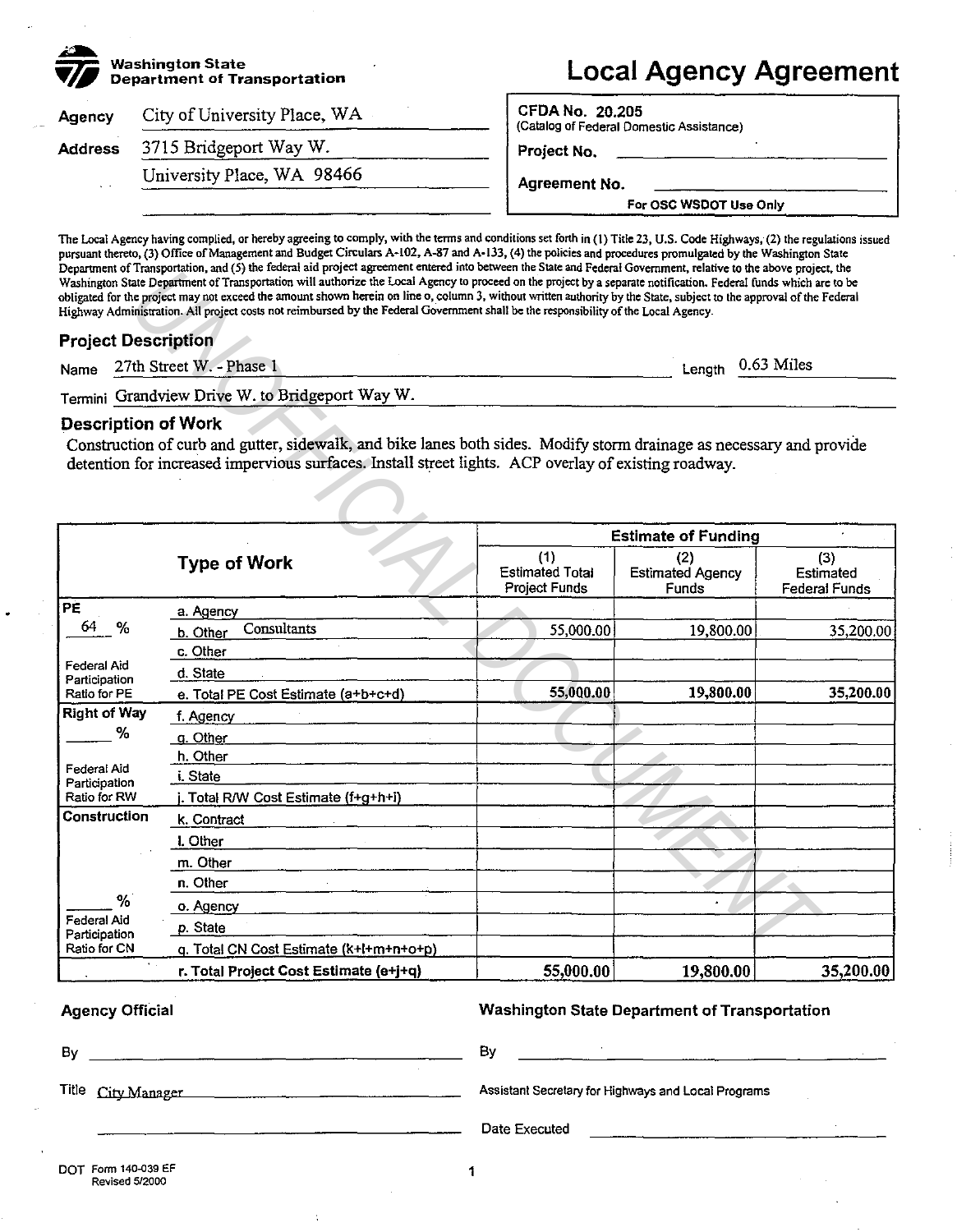## Construction Method of Financing (Check Method Selected)

### State Ad and Award

 $\Box$  Method A - Advance Payment - Agency Share of total construction cost (based on contract award)

 $\square$  Method B - Withhold from gas tax the Agency's share of total construction cost (line 4, column 2) in the amount of

\$ \_\_\_\_\_\_\_\_ \_ at\$--------- per month for -------- months.

### Local Force or Local Ad and Award

 $\times$  Method C - Agency cost incurred with partial reimbursement

The Local Agency further stipulates that pursuant to said Title 23, regulations and policies and procedures, and as a condition to payment of the federal funds obligated, it accepts and will comply with the applicable provisions set forth below. Adopted by official action on

| June 4 | 2001 | Resolution/Ordinance No. |  |
|--------|------|--------------------------|--|
|        |      |                          |  |

## Provisions

#### I. Scope of Work

The Agency shall provide all the work. labor, materials, and services necessary to perform the project which is described and set forth in detail in the "Project Description" and "Type of Work."

When the State acts for and on behalf of the Agency, the State shall be deemed an agent of the Agency and shall perfonn the services described and indicated in "Type of Work" on the face of this agreement, in accordance with plans and specifications as proposed by the Agency and approved by the State and the Federal Highway Administration.

When the State acts for the Agency but is not subject to the right of control by the Agency, the State shall have the right to perform the work subject to the ordinary procedures of the State and Federal Highway Administration.

### II. Delegation of Authority

The State is willing to fulfill the responsibilities to the Federal Government by the administration of this project. The Agency agrees that the State shall have the full authority to carry out this administration. The State shall review, process, and approve documents required for federal aid reimbursement in accordance with federal requirements. If the State advertises and awards the contract, the State will further act for the Agency in all matters concerning the project as requested by the Agency. If the Local Agency advertises and awards the project, the State shall review the work to ensure conformity with the approved plans and specifications.

#### Ill. Project Administration

Certain types of work and services shall be provided by the State on this project as requested by the Agency and described in the Type of Work above. In addition, the State will furnish qualified personnel for the supervision and inspection of the work in progress. On Local Agency advertised and awarded projects, the supervision and inspection shall be limited to ensuring all work is in confonnance with approved plans, specifications, and federal aid requirements. The salary of such engineer or other supervisor and all other salaries and costs incurred by State forces upon the project will be considered a cost thereof. All costs related to this project incurred by employees of the State in the customary manner on highway payrolls and vouchers shall be charged as costs of the project. condition to permete the interest fund orbital docising doel. It accepts and will comply with the spiechs provides of the spin of the first interest interest interest into the spin of the spin of the spin of the spin of th

### IV. Availability of Records

All project records in support of all costs incurred and actual expenditures kept by the Agency are to be maintained in accordance with local government accounting procedures prescribed by the Washington State Auditor's Office, the U.S. Department of Transportation, and the Washington State Department of Transportation. The records shall be open to inspection by the State and Federal Government at all reasonable times and shall be retained and made available for such inspection for a period of not less than three years from the final payment of any federal aid funds to the Agency. Copies of said records shall be furnished to the State and/or Federal Government upon request.

#### V. Compliance with Provisions

The Agency shall not incur any federal aid participation costs on any classification of work on this project until authorized in writing by the State for each classification. The classifications of work for projects are:

- 1. Preliminary engineering.
- 2. Right of way acquisition.
- 3. Project construction.

In the event that right of way acquisition, or actual construction of the road, for which preliminary engineering is undertaken is not started by the closing of the tenth fiscal year following the fiscal year in which the agreement is executed, the Agency will repay to the State the sum or sums of federal funds paid to the Agency under the terms of this agreement (see Section lX).

The Agency agrees that all stages of construction necessary to provide the initially planned complete facility within the limits of this project will confonn to at least the minimum values set by approved statewide design standards applicable to this class of highways, even though such additional work is financed without federal aid participation.

The Agency agrees that on federal aid highway construction projects, the current federal aid regulations which apply to liquidated damages relative to the basis of federal participation in the project cost shall be applicable in the event the contractor fails to complete the contract within the contract time.

## VI. Payment and Partial Reimbursement

The total cost of the project, including all review and engineering costs and other expenses of the State, is to be paid by the Agency and by the Federal Government. Federal funding shall be in accordance with the Transportation Equity Act for the 21st Century (TEA 21). as amended, and Office of Management and Budget circulars A-102, A-87 and A-133. The State shall not be ultimately responsible for any of the costs of the project. The Agency shall be ultimately responsible for all costs associated with the project which are not reimbursed by the Federal Government. Nothing in this agreement shall be construed as a promise by the State as to the amount or nature of federal participation in this project.

### 1. Preliminary Engineering, Right of Way Acquisition, and Audit Costs

The Agency will pay for Agency incurred costs on the project. Following such payments, vouchers shall be submitted to the State in the fomiat prescribed by the State, in duplicate, not more than once per month. The State will reimburse the Agency up to the amount shown on the face of this agreement for those costs eligible for federal participation to the extent that such costs are directly attributable and properly allocable to this project. Expenditures by the Local Agency for maintenance, general administration, supervision, and other overhead shall not be eligible for federal participation unless an indirect cost plan nas been approved by WSDOT.

The State will pay for State incurred costs on the project. Following payment, the State shall bill the Federal Government for reimbursement of those costs eligible for federal participation to the extent that such costs are attributable and properly allocable to this project. The State shall bill the Agency for that portion of State costs which were not reimbursed by the Federal Government (see Section IX).

#### 2. Project Construction Costs

Project construction financing will be accomplished by one of the three methods as indicated in this agreement.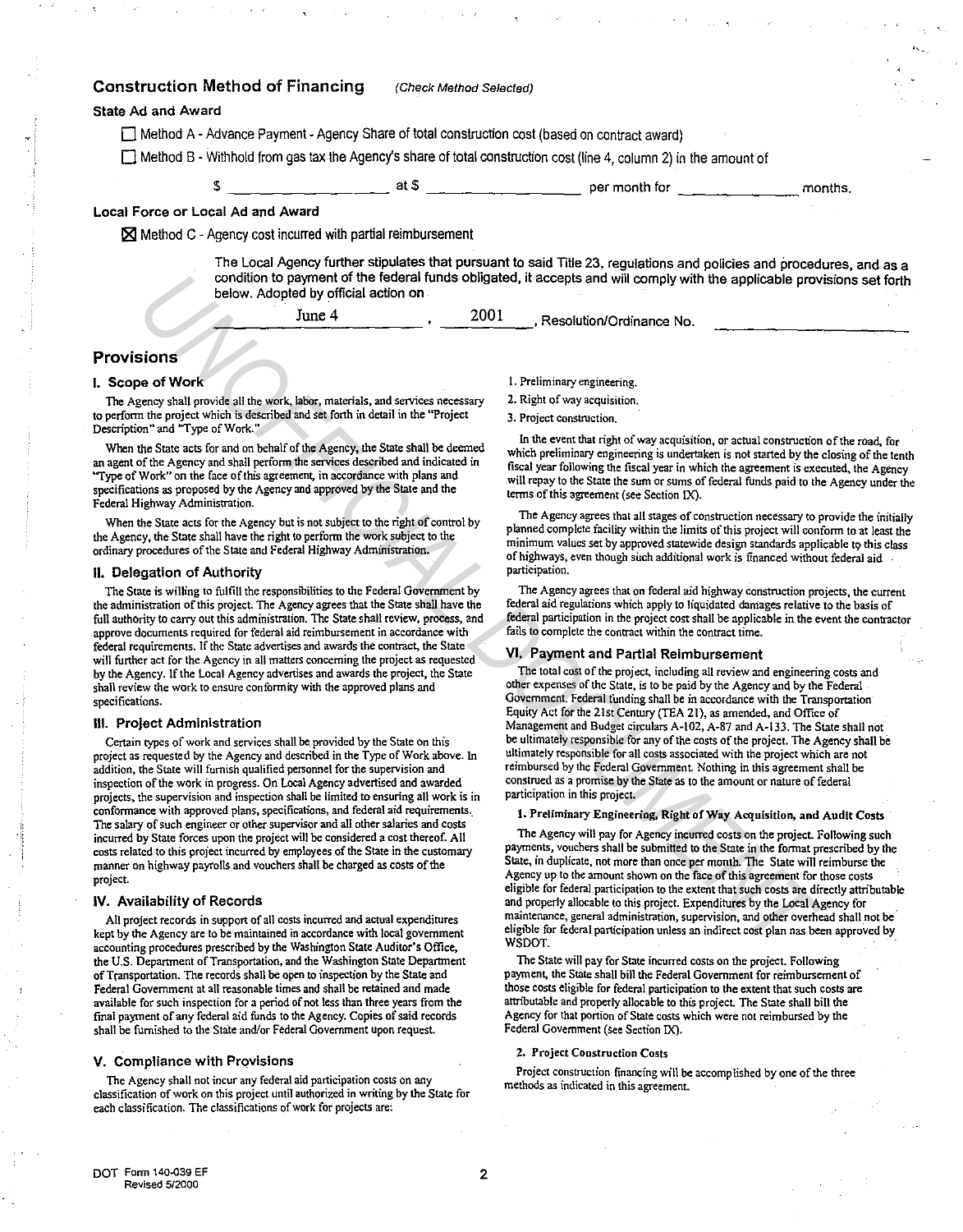Method  $A$  - The Agency will place with the State, within (20) days atter the execution of the construction contract, an advance in the amount of the Agency's share of the total construcuon cost based on the contract award. The State will notify the Agency of the exact amount to be deposited with the State. The State will pay all costs incurred under the contract upon presentation of progress billings from the contractor. Following such payments, the State will submit a billing to the Federal Government for the federal aid participation share of the cost. \Vhen the project is substantially completed and final actual costs of the project can be determined, the State will present the Agency with a final billing showing the amount due the State or the amount due the Agency. This billing will be cleared by either a payment from the Agency to the State or by a refund from the State to the Agency.

Method B - The Agency's share of the total construction cost as shown on the face of this agreement shall be withheld from its monthly fuel tax allotments. The face of this agreement establishes the months in which the withholding shall take place and the exact amount to be withheld each month. The extent of withholding will be confirmed by letter from the State at the time of contract award. Upon receipt of progress billings from the contractor. the State will submit such billings to the Federal Government for payment of its participating portion of such billings.

Method  $C$  - The Agency may submit vouchers to the State in the format prescribed by the State, in duplicate, not more than once per month for those costs eligible for Federal participation to the extent that such costs are directly attributable and properly allocable to this project. Expenditures by the local Agency for maintenance, general administration, supervision, and other overhead shall not be eligible for Federal participation unless claimed under a previously approved indirect cost plan.

The State shall reimburse the Agency for the Federal share of eligible project costs up to the amount shown on the face of this agreement. At the time of audit, the Agency will provide documentation of all costs incurred on the project.

The State shall bill the Agency for all costs incurred by the State relative to the project. The State shall also bill the Agency for the federal funds paid by the State to the Agency for pro}ect costs which are subsequently determined to be ineligible for federal participation (see Section IX).

#### VII. Audit of Federal Consultant Contracts

The Agency, if services of a consultant are required, shall be responsible for audit of the consultant's records to detennine eligible federal aid costs on the project. The report of said audit shall be in the Agency's files and made available to the State and the Federal Government.

An audit shall be conducted by the WSDOT Internal Audit Office in accordance with generally accepted governmental auditing standards as issued by the United States General Accounting Office by the Comptroller General of the United States; WSDOT Manual M 27-50, Consultant Authorization, Selection, and Agreement Administration; memoranda of understanding between WSDOT and FHWA; and Office of Management and Budget Circular A-133.

If upon audit it.is found that overpayment or participation of federal money in ineligible items of cost has occurred, the Agency shall reimburse the State for the amount of such overpayment or excess participation (see Section IX).

#### VIII. Single Audit Act

The Agency, as a subrecipient of federal funds, shall adhere to the federal Office of Management and Budget (OMS) Circular A-133 as well as all applicable federal and state statutes and regulations. A subrecipient who expends \$300,000 or more in federal awards from all sources during a given fiscal year shall have a single or program-specific audit perfonned for that year in accordance with the provisions of OMB Circular A-133. Upon conclusion of the A-133 audit. the Agency shall be responsible for ensuring that a copy of the report is transmitted promptly to the State.

#### IX. Payment of Billing

The Agency agrees that if payment or arrangement for payment of any of the State's billing relative to the project (e.g., State force work, project cancellation, overpayment, cost ineligible for federal participation, etc.) is not made to the State within 45 days afier the Agency has been billed, the State shall effect reimbursement of the total sum due from the regular monthly fuel tax allotments to the Agency from the Motor Vehicle Fund. No additional Federal project funding will be approved until full payment is received unless otherwise directed the the Assistant Secretary for Highways and Local Programs.

### X. Traffic Control, Signing, Marking, and Roadway Maintenance

The Agency will not permit any changes to be made in the provisions for parking regulations and tratTic control on this project without prior approval of the State and Federal Highway Administration. The Agency will not install or pennit to be installed any signs, signals, or markings not in confonnance with the standards approved by the Federal Highway Administration and MUTCD. The Agency will, at its own expense. maintain the improvement covered by this agreement.

### XI. Indemnity

The Agency shall hold the Federal Government and the State harmless from and shall process and defend at its own expense ail claims, demands, or suits, whether at law or equity brought against the Agency, State, or Federal Government, arising from the Agency's execution, perfonnance, or failure to perfonn any of the provisions of this agreement, or of any other agreement or contract connected with this agreement, or arising by reason of the participation of the State or Federal Government in the project, PROVIDED, nothing herein shall require the Agency to reimburse the State or the Federal Government for damages arising out of bodily injury to persons or damage to property caused by or resulting from the sole negligence of the Federal Government or the State.

No liability shall attach to the State or Federal Government except as expressly provided herein.

#### XII. Nondiscrimination Provision

The Agency shall not discriminate on the basis of race, color, national origin, or sex in the award and perfonnance of any USDOT-assisted contract and/or agreement or in the administration of its DBE program or the requirements of 49 CFR Part 26. The Agency shall take all necessary and reasonable steps under 49 CFR Part 26 to ensure nondiscrimination in the award and administration of USDOT-assisted contracts and agreements. The WSDOT's DBE program, as required by 49 CFR Part 26 and as approved by USDOT, is incorporated by reference in this agreement. Implementation of this program is a legal obligation and failure to carry out its tenns shall be treated as a violation of this agreement. Upn notification to the Agency of its failure to carry out its approved program, the Department may impose sanctions as provided for under Part 26 and may, in appropriate cases, refer the matter for enforcement under 18 U.S.C. 1001 and/or the Program Fraud Civil Remedies Act of 1986 (31 U.S.C. 3801 et seq.). The Real Development and the specific and the specific and the specific and the specific and the specific and the specific and the specific and the specific and the specific and the specific and the specific and the specif

The Agency hereby agrees that it will incorporate or cause to be incorporated into any contract for construction work, or modification thereof, as defined in the rules and regulations of the Secretary of Labor in 41 CFR Chapter 60, which is paid for in whole or in part with funds obtained from the Federal Government or borrowed on the credit of the Federal Government pursuant to a grant, contract, loan, insurance, or guarantee or understanding pursuant to any federal program involving such grant, contract, loan, insurance, or guarantee, the required contract provisions for Federal-Aid Contracts (FHWA 1273), located in Chapter 44 of the Local Agency Guidelines.

The Agency further agrees that it will be bound by the above equal opportunity clause with respect to its own employment practices when it participates in federally assisted construction work: Provided, that if the applicant so participating is a State or Local Government, the above equal opportunity clause is not applicable to any agency, instrumentality, or subdivision of such government which does not participate in work on or under the contract

#### The Agency also agrees:

(1) To assist and cooperate actively with the State in obtaining the compliance of contractors and subcontractors with the equal opportunity clause and rules, regulations, and relevant orders of the Secretaiy of Labor.

(2) To furnish the State such infonnation as it may require for the supervision of such compliance and that it will otherwise assist the State in the discharge of its primary responsibility for securing compliance.

(3) To refrain from entering into any contract or contract modification subject to Executive Order 11246 of September 24, 1965, with a contractor debarred from, or who has not demonstrated eligibility for, government contracts and federally assisted construction contracts pursuant to the Executive Order.

(4) To carry out such sanctions and penalties for violation of the equal opportunity clause as may be imposed upon contractors and subcontractors by the State, Federal Highway Administration, or the Secretary of Labor pursuant to Part II, subpart D of the Executive Order.